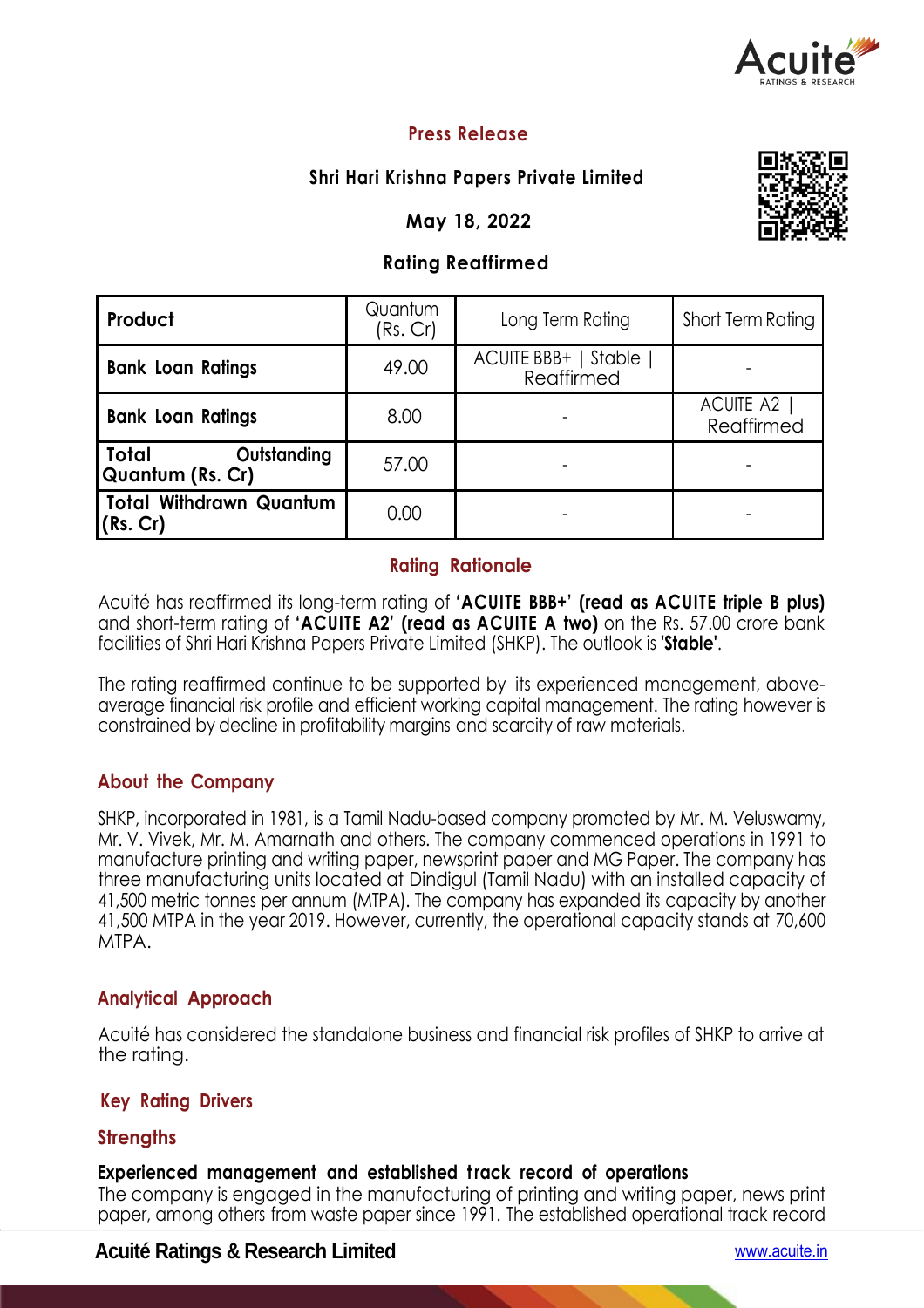has helped the company maintain long standing relations with customers and suppliers. The company benefits from its experienced promoters who collectively possess around four decades of experience in the paper manufacturing business. Further, SHKPPL is part of the GVG Group, which is into paper manufacturing and textiles since 1985. Currently SHKPPL is having capacity to produce 210 tonnes of paper per day. SHKPPL has welll established client base across the major cities in India and has the benefits of long standing relation with their customers. The top 10 customers contribute to almost 35% of the company's revenue. This mitigates the customer concentration risk. Acuité believes that the company will benefit from its established track record and experienced management

### **Above average financial risk profile**

Financial risk profile of SHKPPL is above-average marked by its moderate net worth, Low gearing and moderate debt protection metrics. Net worth stood at Rs.76.98 Cr as on March 31, 2021 as against Rs.75.47Cr on March 31, 2020. Debt-equity of the company stood at 0.37 times as on March 31, 2021 as against 0.60 times on 31 March 2020. Interest coverage ratio (ICR) improved to 2.25 times for 31 March 2021 from 5.46 times for 31 March 2020. The net worth levels have seen significant improvement over the last three years. Debt – EBITDA stood at 2.66 times as on March 31, 2021 against 2.14times on March 31 2020. As per the FY22 annual provisional financials, the company is estimated to report Rs.292.64 Cr of revenue and EBITDA margin of 6.44 percent. The company has managed to overcome shortage of raw material during post pandemic restrictions in FY22 with their extensive relations with the domestic suppliers and not relying more on import of raw materials (as the contribution to total purchase from imports is reduced to  $~4\%$  in FY22 against  $~8.5\%$  in FY21). The company has reported improved sales in FY22; however, the increase in raw material prices made the EBITDA margins remain low but, increased when compared to FY21. Acuite believes that financial profile of SHKPPL will remain stable over the medium term.

## **Efficient working capital management**

SHKPPL working capital cycle is efficiently managed marked by Gross Current Assets (GCA) days of 97 days as on March 31, 2021 and 106 days as on March 31, 2020. The inventory holding period stood at 51 days as on March 31, 2021 against 64 days as on March 31, 2020, volatile behavior in raw material prices is the main reason to maintain low inventory levels of raw materials. Debtor days reduced and stood comfortable at 39 days as on March 31, 2021 against 44 days as on March 31, 2020. The creditor days remains same at 40 days as on March 31, 2021 as well. Further, the bank limit utilization has remained low at ~59 % for 12-month period ended March 2022.

## **Weaknesses**

### **Decline in Profitability margins**

SHKP has reported revenue of Rs. 178.73 Cr in FY21 against Rs.224.55 Cr in FY20. The Company has operated at 60% production capacity for FY21 due to raw material scarcity and post pandemic restrictions on transportation. Due to the volatility in prices and limited ability of the company to pass it on to its customers its operating profitability has been affected. Its operating margin declined to 5.82 percent in FY21 against 9.46 percent in FY20. Net profit margin reduced drastically to 0.84 percent in FY2020 against 2.74 percent in FY20. During FY21, there has been a significant rise in the global raw material prices. The company imports around 25 percent of total purchases from Dubai, Singapore and Switzerland, among others. This has shown impact on inventory holding period as well. As per the annual provisional statements as on March 31, 2022 the company has managed to generate Rs.292.64Cr of revenue. Despite of covid-19 restrictions, the company has managed their working capital and the raw material in efficient way. Reopening of educational institutions and offices is an important factor for the recovery of operations of SHKPPL. Acuite believes that operations of SHKPPL will improve over medium term on account of its ability to sustain the volatility in the global raw material prices and improving operations.

## **Scarcity of raw materials**

**Acuité Ratings & Research Limited** www.acuite.in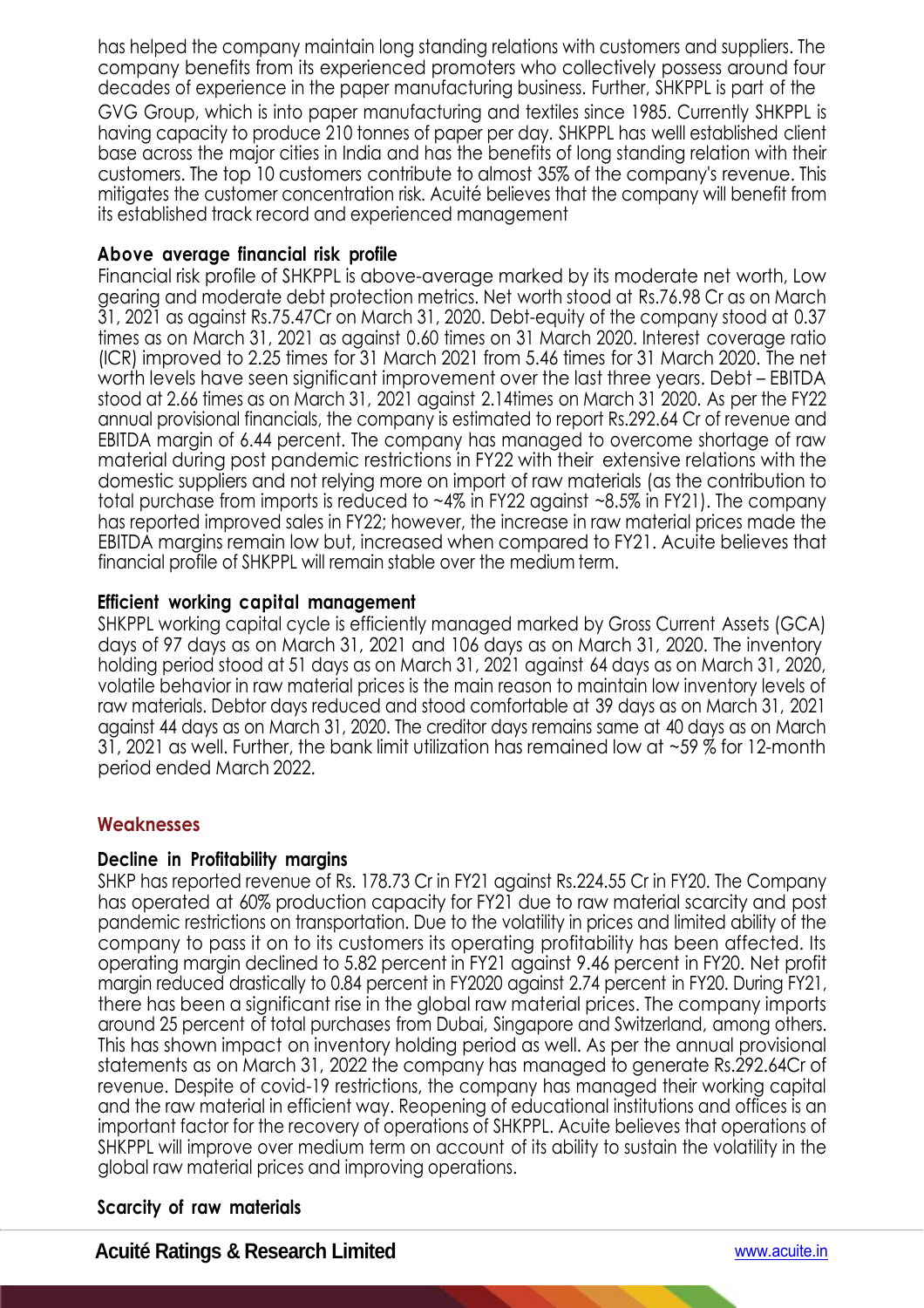The main raw material for SHKPPL is the waste papers collected from schools, colleges and offices. Due to the Covid-19 restrictions closure of the educational institutions and offices had impacted the overall waste paper collection in India. The company has operated at 60% of its production capacity during FY21 and reported Rs.178.72 Cr. As per the provisional figures, the company has reported Rs292.64 Cr in FY22 as the company gradually started increasing their production level and operating at full capacity from December 2021

### **ESG Factors Relevant for Rating**

None

## **Rating Sensitivities**

- Improvement in profitability and operations.
- Any elongation in working capital cycle will be key a monitorable

### **Material covenants**

None

## **Liquidity: Adequate**

SHKPPL has adequate liquidity marked by its moderate net cash accruals to its maturing debt obligations. The company maintains unencumbered cash and bank balances of Rs.1.67 Cr as on March 31, 2021. The current ratio of the company stands at 1.93 times as on March 3112021. SHKPPL has sufficient net cash accruals to pay their maturing debt. The fund based and non-fund based bank limits utilization of SHKPPL is 59% and 36.4% respectively for the past 12 months ending March 2022. Acuite believes that Liquidity position will remain stable over medium term.

#### **Outlook: Stable**

Acuité believes that the company will maintain a 'Stable' outlook over the medium term on the back of its experienced management and healthy financial risk profile. The outlook may be revised to 'Positive' in case the company registers higher-than-expected growth in revenues and profitability while maintaining its liquidity position. Conversely, the outlook may be revised to 'Negative' in case of further deterioration in operating risk profile or in case of deterioration in the company's financial risk profile or significant elongation in working capital cycle.

### **Key Financials**

| <b>Particulars</b>            | Unit  | FY 21 (Actual) | FY 20 (Actual) |
|-------------------------------|-------|----------------|----------------|
| Operating Income              |       | 78 ZS          | 224.55         |
| PAT                           |       | .5             |                |
| <b>PAT Margin</b>             | %     | ).୪4           |                |
| Total Debt/Tangible Net Worth | Times |                |                |
| <b>PBDIT/Interest</b>         | limes | つつら            |                |

### **Status of non-cooperation with previous CRA (if applicable)**

None

### **Any other information**

None

### **Applicable Criteria**

• Default Recognition - https://www.acuite.in/view-rating-criteria-52.htm

## **Acuité Ratings & Research Limited** www.acuite.in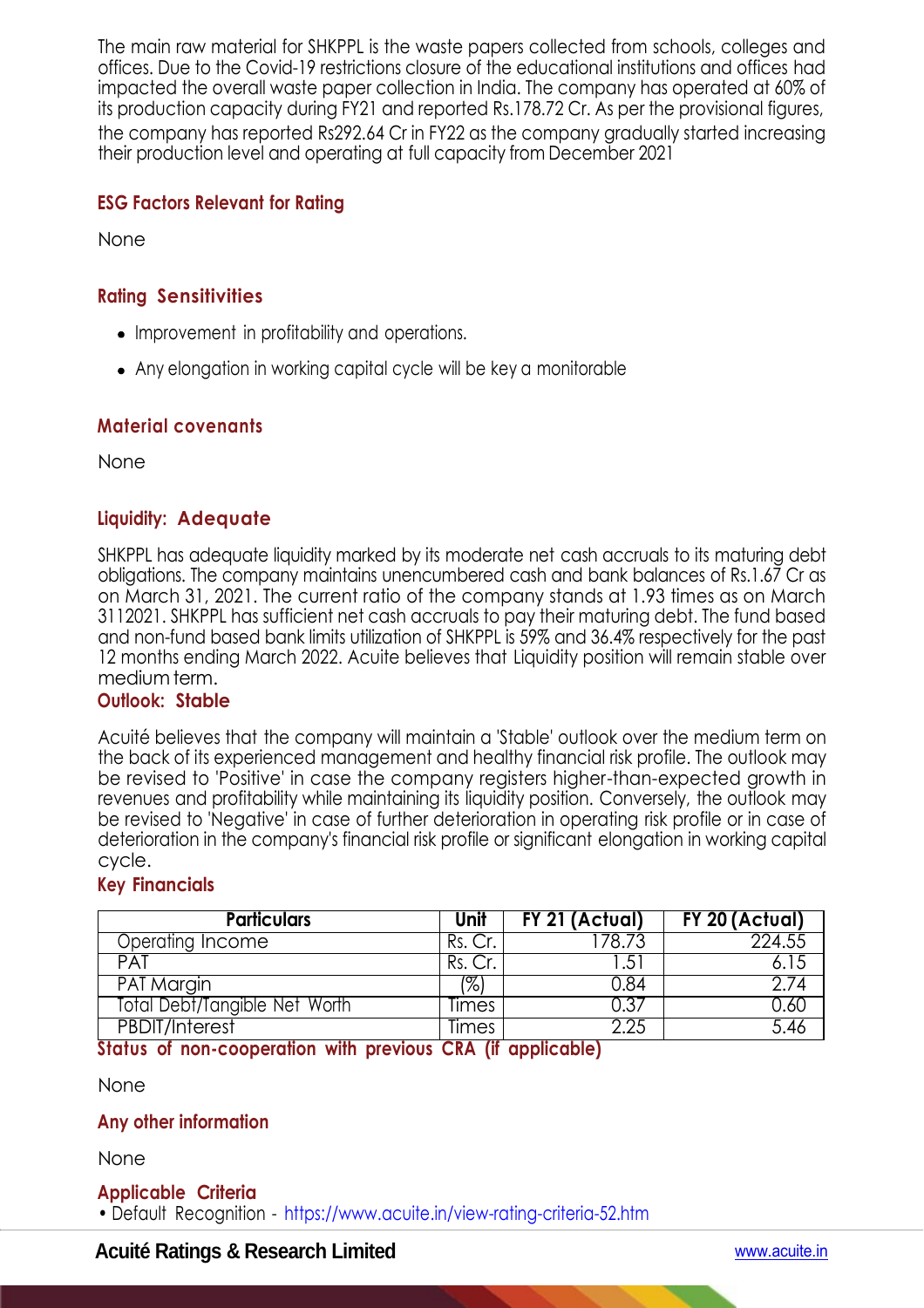• Manufacturing Entities: https://www.acuite.in/view-rating-criteria-59.htm

• Application Of Financial Ratios And Adjustments: https://www.acuite.in/view-rating-criteria-53.htm

# **Note on complexity levels of the rated instrument**

https://www.acuite.in/view-rating-criteria-55.htm

# **Rating History**

| <b>Date</b>    | Name of<br><b>Instruments/Facilities</b> | Term                 | Amount<br>(Rs. Cr) | <b>Rating/Outlook</b>                                               |
|----------------|------------------------------------------|----------------------|--------------------|---------------------------------------------------------------------|
| 22 Feb<br>2021 | Term Loan                                | <b>Long</b><br>Term  | 15.37              | ACUITE BBB+   Stable (Reaffirmed)                                   |
|                | Proposed Bank Facility                   | Eong<br>Term         | 9.63               | ACUITE BBB+   Stable (Reaffirmed)                                   |
|                | Letter of Credit                         | Short<br>Term        | 8.00               | <b>ACUITE A2 (Reaffirmed)</b>                                       |
|                | Cash Credit                              | Long<br>Term         | 24.00              | ACUITE BBB+   Stable (Reaffirmed)                                   |
| 25 Nov<br>2019 | Cash Credit                              | Long<br>Term         | 24.00              | ACUITE BBB+   Stable (Reaffirmed)                                   |
|                | Letter of Credit                         | <b>Short</b><br>Term | 8.00               | <b>ACUITE A2 (Reaffirmed)</b>                                       |
|                | Term Loan                                | Long<br>Term         | 17.35              | ACUITE BBB+   Stable (Assigned)                                     |
|                | Proposed Bank Facility                   | Long<br>Term         | 7.65               | ACUITE BBB+   Stable (Reaffirmed)                                   |
| 19 Nov<br>2018 | Cash Credit                              | <b>Long</b><br>Term  | 7.50               | ACUITE BBB+   Stable (Upgraded from<br><b>ACUITE BBB</b><br>Stable) |
|                | Proposed Bank Facility                   | Long<br>Term         | 3.00               | ACUITE BBB+   Stable (Upgraded from<br><b>ACUITE BBB</b><br>Stable) |
|                | Cash Credit                              | Long<br>Term         | 7.50               | ACUITE BBB+   Stable (Upgraded from<br><b>ACUITE BBB</b><br>Stable) |
|                | Letter of Credit                         | <b>Short</b><br>Term | 2.00               | ACUITE A2 (Upgraded from ACUITE A3+)                                |
|                | Term Loan                                | .<br>Long<br>Term    | 0.11               | ACUITE BBB+ (Withdrawn)                                             |
|                | <b>Bills Discounting</b>                 | <b>Short</b><br>Term | 1.00               | ACUITE A2 (Assigned)                                                |
|                | Term Loan                                | Long<br>Term         | 0.83               | ACUITE BBB+ (Withdrawn)                                             |
|                | Letter of Credit                         | <b>Short</b><br>Term | 3.00               | ACUITE A2 (Upgraded from ACUITE A3+)                                |
| 19 Sep<br>2017 | Cash Credit                              | <b>Long</b><br>Term  | 7.50               | ACUITE BBB   Stable (Assigned)                                      |
|                | Cash Credit                              | Long<br>Term         | 7.50               | ACUITE BBB   Stable (Assigned)                                      |
|                | Term Loan                                | <b>Long</b><br>Term  | 0.83               | ACUITE BBB   Stable (Assigned)                                      |
|                | Term Loan                                | Eong<br>Term         | 0.11               | ACUITE BBB   Stable (Assigned)                                      |
|                | Proposed Bank Facility                   | <b>Long</b><br>Term  | 2.06               | ACUITE BBB   Stable (Assigned)                                      |
|                | Letter of Credit                         | Short<br>Term        | 3.00               | ACUITE A3+ (Assigned)                                               |
|                | Letter of Credit                         | Short<br>Term        | 3.00               | ACUITE A3+ (Assigned)                                               |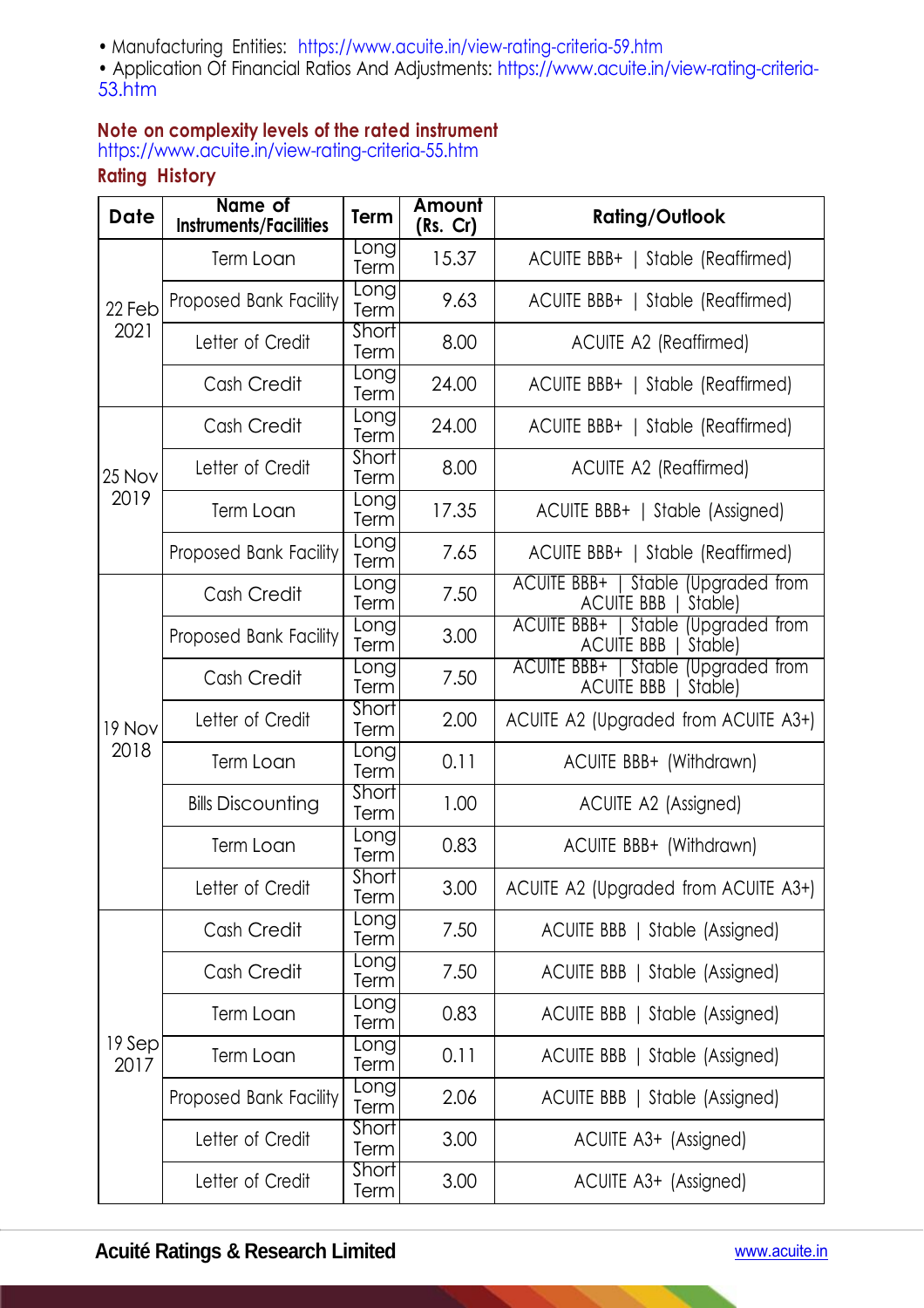| Lender's<br><b>Name</b>       | <b>ISIN</b>                         | <b>Facilities</b>                             | Date Of<br><i><b>Issuance</b></i> | Coupon<br>Rate                                 | Maturity<br><b>Date</b> | Quantum<br>(Rs. Cr.) | Rating                                        |
|-------------------------------|-------------------------------------|-----------------------------------------------|-----------------------------------|------------------------------------------------|-------------------------|----------------------|-----------------------------------------------|
| Karur<br>Vysya<br><b>Bank</b> | <b>Not</b><br>Applicable            | Cash Credit                                   | Not                               | <b>Not</b><br>Applicable Applicable Applicable | <b>Not</b>              | 24.00                | <b>ACUITE</b><br>BBB+<br>Stable<br>Reaffirmed |
| Karur<br>Vysya<br><b>Bank</b> | Not<br>Applicable                   | Letter of<br>Credit                           | Not                               | <b>Not</b><br>Applicable Applicable Applicable | <b>Not</b>              | 8.00                 | <b>ACUITE A2</b><br>Reaffirmed                |
| <b>Not</b>                    | <b>Not</b><br>Applicable Applicable | Proposed<br>Long Term<br><b>Bank Facility</b> | Not                               | <b>Not</b><br>Applicable Applicable Applicable | <b>Not</b>              | 10.25                | <b>ACUITE</b><br>BBB+<br>Stable<br>Reaffirmed |
| Karur<br>Vysya<br><b>Bank</b> | <b>Not</b><br>Applicable            | Term Loan                                     | <b>Not</b><br>available           | <b>Not</b><br>available                        | <b>Not</b><br>available | 14.75                | <b>ACUITE</b><br>BBB+<br>Stable<br>Reaffirmed |

# **Annexure - Details of instruments rated**

 $\overline{\phantom{0}}$